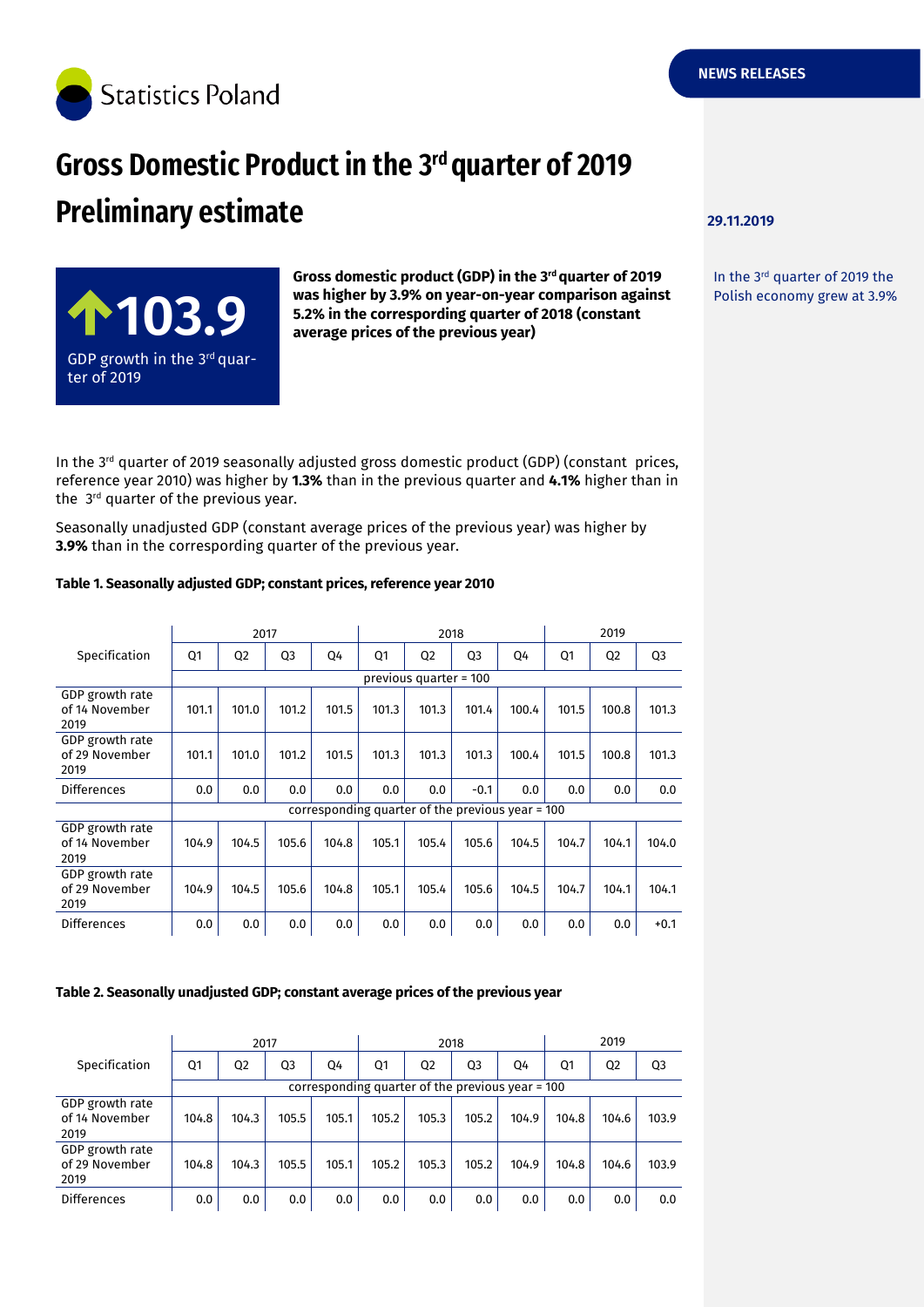In the  $3<sup>rd</sup>$  quarter of 2019 the economic growth came mainly from domestic uses which growth was 3.3% compared to the previous year. However, it was lower than in the  $2^{nd}$  quarter of 2019 (the growth 4.6%). It resulted from a lower than in the  $2<sup>nd</sup>$  quarter of 2019 increase in gross capital formation by 0.4% (against 7.1% in the  $2<sup>nd</sup>$  quarter of 2019). Final consumption expenditure grew at the same rate as in the  $2<sup>nd</sup>$  quarter of 2019 and it increased by 4.0%. Consumption expenditure in the households sector rose by 3.9% and was lower than in the  $2<sup>nd</sup>$ quarter of 2019 (the growth of 4.4%). The growth rate of gross fixed capital formation was weaker than in the 2<sup>nd</sup> quarter of 2019 and amounted to 4.7% (against 9.1%).

As a result the contribution of domestic uses to economic growth was +3.1 percentage points (against +4.4 percentage points in the  $2^{nd}$  quarter of 2019). It came from the positive influence of final consumption expenditure which was +3.0 percentage points (against +3.1 percentage points in the  $2<sup>nd</sup>$  quarter of 2019), of which the impact of the consumption expenditure in households sector +2.2 percentage points and public consumption expenditure +0.8 percentage points (+2.5 and +0.6 percentage points in the 2<sup>nd</sup> quarter of 2019 respectively). The impact of gross fixed capital formation amounted to +0.8 percentage points (in the  $2^{nd}$  quarter of 2019 it was +1.5 percentage points). Changes in inventories had a negative effect on economic growth and amounted to -0.7 percentage points (in the 2<sup>nd</sup> quarter of 2019 it was -0.2 percentage points). As a consequence, the positive influence of gross capital formation on economic growth was +0.1 percentage points (against +1.3 percentage points in the  $2^{nd}$  quarter of 2019). In the 3rd quarter of 2019 the positive impact of the net exports to economic growth was +0.8 percentage points (against +0.2 percentage points in the  $2<sup>nd</sup>$  quarter of 2019).

100.0 101,0 102,0 103,0 104,0 105,0 106,0 1 qtr 2017 2 qtr 2017 3 qtr 2017 4 qtr 2017 1 qtr 2018 2 qtr 2018 3 qtr 2018 4 qtr 2018 1 qtr 2019 2 qtr 2019 3 qtr 2019  $\bigcirc$ Seasonally adjusted GDP  $\bigcirc$ Seasonally unadjusted GDP

**Chart 1. Gross domestic product volume growth rate; corresponding period of the previous** 

**year = 100**

**Chart 2. Gross domestic product; seasonally adjusted volume growth rate, the previous quarter = 100**



In the 3rd quarter of 2019 domestic uses were the factor of economic growth

Net exports had a positive effect on the economic growth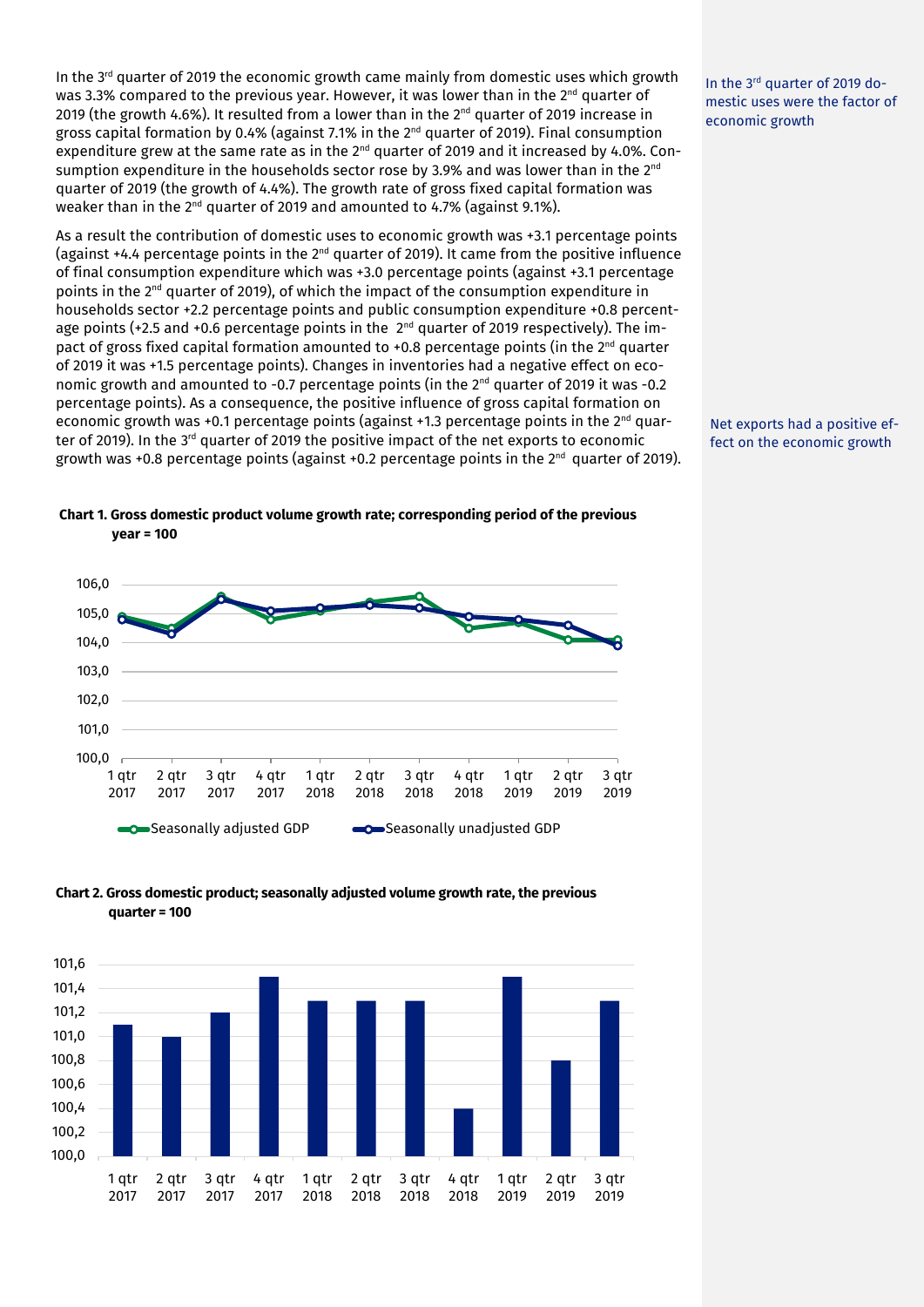#### **Seasonally adjusted GDP (previous quarter = 100, constant prices, reference year 2010)**

In the  $3<sup>rd</sup>$  quarter of 2019 compared to the previous quarter seasonally adjusted GDP was 1.3% higher.

Gross value added in national economy in the 3<sup>rd</sup> quarter of 2019 was 1.0% higher.

Gross value added in industry in the 3rd quarter of 2019 was 1.2% higher.

Gross value added in construction in the 3rd quarter of 2019 was 0.7% higher.

Gross value added in trade and repair was 1.3% higher, in transportation and storage was 2.2% higher, while in financial and insurance activities were 1.8% lower.

Gross value added in public administration and defense, compulsory social security, education, human health and social work activities altogether in the  $3<sup>rd</sup>$  quarter of 2019 was 0.6% higher.

Domestic uses in the 3rd quarter of 2019 were 0.8% higher.

In the  $3<sup>rd</sup>$  quarter of 2019 total consumption expenditure increased by 1.0%, consumption expenditure in the households sector increased by 0.9%.

Gross capital formation in the 3rd quarter of 2019 was 0.7% lower.

Gross fixed capital formation in the 3rd quarter of 2019 was up by 0.2%.

Tables 1 and 2 present indices in constant prices with reference to the year 2010 for GDP time series and its main aggregates for seasonally unadjusted data, seasonally adjusted data as well as the trend. Table 1 presents indices on the previous quarter and table 2 presents indices on the corresponding quarter of the previous year.

#### **Seasonally unadjusted GDP (constant average prices of the previous year)**

According to the preliminary estimate gross domestic product (GDP) in the  $3<sup>rd</sup>$  quarter of 2019 was 3.9% higher than in the corresponding quarter of the previous year.



nption expenditure of the households sector Gross fixed capital formation Gross domestic product

#### **Chart 3. GDP volume growth rate; corresponding period of the previous year = 100, constant prices of the previous year**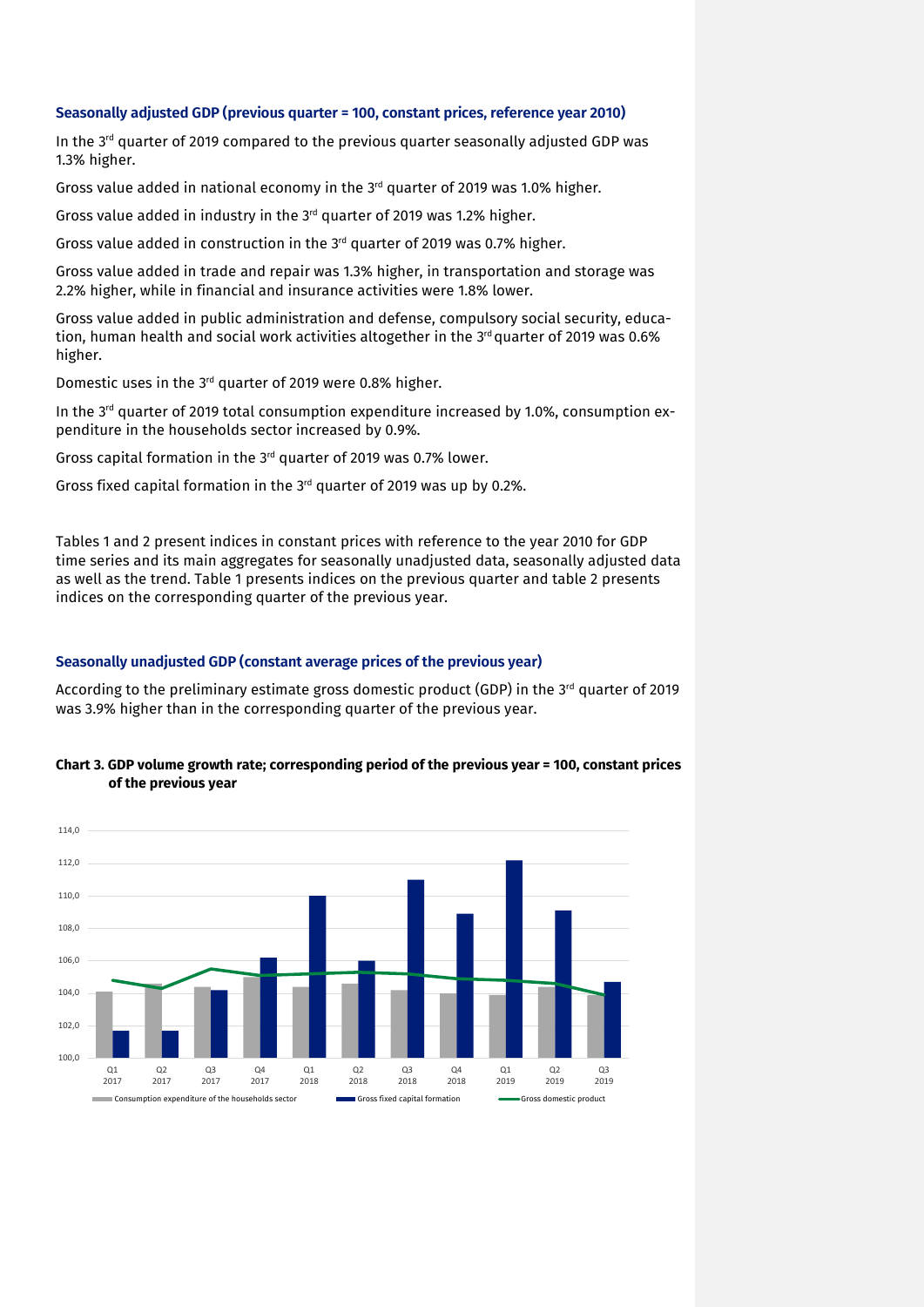Gross value added in national economy in the  $3<sup>rd</sup>$  quarter of 2019 was 3.9% higher than in the corresponding quarter of 2018.

Gross value added in industry was 3.4% higher than in the corresponding quarter of 2018, while in construction was 3.6% higher respectively.

Gross value added in trade and repair rose by 4.7% and in transportation and storage increased by 7.0% than in corresponding quarter of 2018.

Gross value added in financial and insurance activities in the  $3<sup>rd</sup>$  quarter of 2019 increased by 9.2% compared to the corresponding quarter of 2018.

Gross value added in public administration and defense, compulsory social security, education, human health and social work activities altogether in the  $3<sup>rd</sup>$  quarter of 2019 was 3.3% higher.

Domestic uses in the  $3<sup>rd</sup>$  quarter of 2019 were 3.3% higher than in the corresponding quarter of the previous year.

Final consumption expenditure in the  $3<sup>rd</sup>$  quarter of 2019 in comparison with the same quarter of the previous year was 4.0% higher, of which consumption expenditure in the households sector grew by 3.9% and the growth of public consumption expenditure amounted to 4.7%.

Gross capital formation in the  $3<sup>rd</sup>$  quarter of 2019 was higher by 0.4% compared to the corresponding quarter of 2018 of which gross fixed capital formation grew by 4.7%. Investment ratio (relation of gross fixed capital formation to gross domestic product at current prices) amounted to 17.7% against 17.8% in the previous year.

Detailed data for GDP time series and its aggregates at current prices as well as volume growth rates (corresponding quarter of the previous year = 100, constant average prices of the previous year) is presented in tables 3 and 4. Table 5 includes information on contribution to GDP volume growth rate.

Seasonal adjustment procedure can cause revisions to historical GDP growth rates and GDP components when later quarterly observations become available or the past unadjusted data are revised.

The faster growth than the average in the national economy was recorded in trade and repair, transportation and storage, financial and insurance activities; weaker - in industry, construction